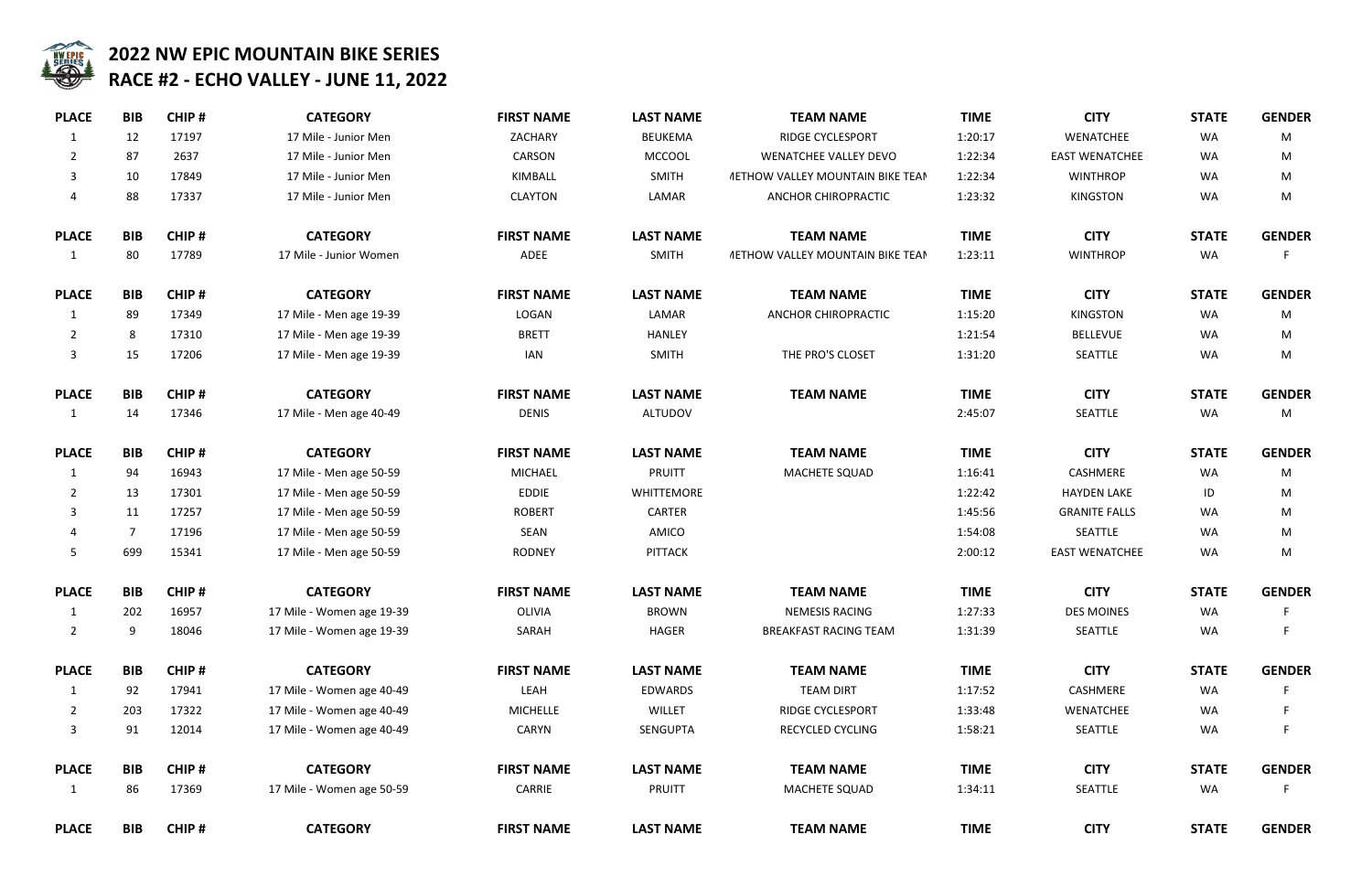

| <b>TEAM NAME</b>              | <b>TIME</b> | <b>CITY</b>             | <b>STATE</b> | <b>GENDER</b> |
|-------------------------------|-------------|-------------------------|--------------|---------------|
|                               | 1:31:18     | LEAVENWORTH             | <b>WA</b>    | F             |
| <b>CLED CYCLE RACING</b>      | 1:54:21     | SILVERDALE              | <b>WA</b>    | F             |
| <b>TEAM NAME</b>              | <b>TIME</b> | <b>CITY</b>             | <b>STATE</b> | <b>GENDER</b> |
| <b>NAVITA RACING</b>          |             | SNOHOMISH               | <b>WA</b>    | M             |
| <b>TEAM NAME</b>              | <b>TIME</b> | <b>CITY</b>             | <b>STATE</b> | <b>GENDER</b> |
| <b>ENATCHEE DEVO</b>          | 2:05:20     | <b>WENATCHEE</b>        | <b>WA</b>    | M             |
| W VALLEY COMPOSITE            | 2:11:45     | <b>WINTHROP</b>         | <b>WA</b>    | M             |
| <b>IETHOW VALLEY</b>          | 2:12:28     | <b>WINTHROP</b>         | <b>WA</b>    | M             |
| MARK/MT SI RACING             | 2:17:20     | <b>ISSAQUAH</b>         | <b>WA</b>    | M             |
| <b>RIDGE CYCLES</b>           | 2:19:26     | <b>WENATCHEE</b>        | <b>WA</b>    | M             |
| <b>TCHEE VALLEY DEVO</b>      | 2:27:31     | <b>WENATCHEE</b>        | <b>WA</b>    | M             |
| <b>TEAM BOOGER</b>            | 2:33:00     | <b>SEATTLE</b>          | <b>WA</b>    | M             |
| MARK/MT SI RACING             | 2:38:42     | SNOQUALMIE              | <b>WA</b>    | M             |
| MT SI MTB                     | 2:38:43     | SNOQUALMIE              | WA           | M             |
| <b>TEAM NAME</b>              | <b>TIME</b> | <b>CITY</b>             | <b>STATE</b> | <b>GENDER</b> |
| <b>DGE CYCLESPORT</b>         | 2:37:32     | <b>WENATCHEE</b>        | <b>WA</b>    | F             |
| <b>TEAM NAME</b>              | <b>TIME</b> | <b>CITY</b>             | <b>STATE</b> | <b>GENDER</b> |
| <b>ITSAP MOUNTAIN VIKES</b>   | 1:58:32     | <b>POULSBO</b>          | <b>WA</b>    | M             |
| ZEVENBERGEN                   | 2:12:34     | <b>SEATTLE</b>          | <b>WA</b>    | M             |
| <b>IORTHWEST CYCLING TEAN</b> | 2:12:43     | KIRKLAND                | WA           | M             |
| <b>STICKORSNEK</b>            | 2:14:43     | WENATCHEE               | <b>WA</b>    | M             |
| <b>TCHEE VALLEY DEVO</b>      | 2:14:54     | <b>WENATCHEE</b>        | WA           | M             |
| DGE CYCLESPORT                | 2:20:39     | <b>WENATCHEE</b>        | <b>WA</b>    | M             |
| <b>STICKORSNEK</b>            | 2:21:35     | <b>WENATCHEE</b>        | <b>WA</b>    | M             |
| <b>VERSITY OF IDAHO</b>       | 2:23:11     | <b>MOSCOW</b>           | ID           | M             |
| FELL SWOOP                    | 2:24:35     | <b>LAKE FOREST PARK</b> | WA.          | M             |
| <b>HNSON CYCLING TEAM</b>     | 2:25:53     | <b>SEATTLE</b>          | <b>WA</b>    | M             |
|                               | 2:42:56     | <b>WINTHROP</b>         | <b>WA</b>    | M             |
|                               | 2:46:04     | <b>WENATCHEE</b>        | WA           | M             |
|                               | 2:46:52     | <b>SEATTLE</b>          | WA           | M             |
| INAVITA RACING                | 2:53:58     | <b>EVERETT</b>          | WA           | M             |
|                               | 7.57.43     | <b>SEATTLE</b>          | $M\Delta$    | M             |

| <b>PLACE</b>   | <b>BIB</b> | <b>CHIP#</b> | <b>CATEGORY</b>          | <b>FIRST NAME</b> | <b>LAST NAME</b> | <b>TEAM NAME</b>                        | <b>TIME</b> | <b>CITY</b>             | <b>STATE</b> | <b>GENI</b> |
|----------------|------------|--------------|--------------------------|-------------------|------------------|-----------------------------------------|-------------|-------------------------|--------------|-------------|
| $\mathbf{1}$   | 90         | 17887        | 17 Mile - Women age 60+  | <b>ALICE</b>      | <b>VERNON</b>    |                                         | 1:31:18     | LEAVENWORTH             | WA           |             |
| $\overline{2}$ | 16         | 17945        | 17 Mile - Women age 60+  | SHERYL            | <b>JOHNSON</b>   | RECYCLED CYCLE RACING                   | 1:54:21     | SILVERDALE              | WA           |             |
| <b>PLACE</b>   | <b>BIB</b> | CHIP#        | <b>CATEGORY</b>          | <b>FIRST NAME</b> | <b>LAST NAME</b> | <b>TEAM NAME</b>                        | <b>TIME</b> | <b>CITY</b>             | <b>STATE</b> | <b>GENI</b> |
| <b>DNF</b>     | 721        | 15629        | 30 Mile - Clydesdale Men | SHAWN             | <b>PEERSON</b>   | <b>UNAVITA RACING</b>                   |             | <b>SNOHOMISH</b>        | WA           | M           |
| <b>PLACE</b>   | <b>BIB</b> | CHIP#        | <b>CATEGORY</b>          | <b>FIRST NAME</b> | <b>LAST NAME</b> | <b>TEAM NAME</b>                        | <b>TIME</b> | <b>CITY</b>             | <b>STATE</b> | <b>GENI</b> |
| 1              | 135        | 17283        | 30 Mile - Junior Men     | KIAN              | <b>REID</b>      | <b>WENATCHEE DEVO</b>                   | 2:05:20     | <b>WENATCHEE</b>        | WA           | N           |
| 2              | 84         | 17376        | 30 Mile - Junior Men     | <b>CARTER</b>     | SHELEY           | METHOW VALLEY COMPOSITE                 | 2:11:45     | <b>WINTHROP</b>         | WA           | M           |
| 3              | 101        | 17247        | 30 Mile - Junior Men     | <b>GRAHAM</b>     | SHELEY           | <b>METHOW VALLEY</b>                    | 2:12:28     | <b>WINTHROP</b>         | WA           | M           |
|                | 206        | 15940        | 30 Mile - Junior Men     | <b>JAXON</b>      | <b>WILLIAMS</b>  | <b>BROADMARK/MT SI RACING</b>           | 2:17:20     | <b>ISSAQUAH</b>         | WA           | N           |
| 5              | 136        | 17294        | 30 Mile - Junior Men     | <b>KENTON</b>     | <b>KOSTENKO</b>  | <b>RIDGE CYCLES</b>                     | 2:19:26     | WENATCHEE               | WA           | M           |
| 6              | 151        | 17219        | 30 Mile - Junior Men     | IAN               | HANSEN           | <b>WENATCHEE VALLEY DEVO</b>            | 2:27:31     | WENATCHEE               | WA           | M           |
| 7              | 119        | 10787        | 30 Mile - Junior Men     | ARAN              | CONNOLLY         | <b>TEAM BOOGER</b>                      | 2:33:00     | SEATTLE                 | WA           | M           |
| 8              | 150        | 17225        | 30 Mile - Junior Men     | JACOB             | <b>BAUER</b>     | <b>BROADMARK/MT SI RACING</b>           | 2:38:42     | SNOQUALMIE              | WA           | N           |
| 9              | 160        | 18023        | 30 Mile - Junior Men     | <b>JACKSON</b>    | <b>MARTIN</b>    | MT SI MTB                               | 2:38:43     | SNOQUALMIE              | WA           | N           |
| <b>PLACE</b>   | <b>BIB</b> | <b>CHIP#</b> | <b>CATEGORY</b>          | <b>FIRST NAME</b> | <b>LAST NAME</b> | <b>TEAM NAME</b>                        | <b>TIME</b> | <b>CITY</b>             | <b>STATE</b> | <b>GENI</b> |
| 1              | 123        | 15469        | 30 Mile - Junior Women   | SARAH-JO          | <b>FITSCH</b>    | <b>RIDGE CYCLESPORT</b>                 | 2:37:32     | WENATCHEE               | WA           |             |
| <b>PLACE</b>   | <b>BIB</b> | <b>CHIP#</b> | <b>CATEGORY</b>          | <b>FIRST NAME</b> | <b>LAST NAME</b> | <b>TEAM NAME</b>                        | <b>TIME</b> | <b>CITY</b>             | <b>STATE</b> | <b>GENI</b> |
| $\mathbf{1}$   | 63         | 15424        | 30 Mile - Men age 19-39  | LUKE              | <b>HENSLEY</b>   | NORTH KITSAP MOUNTAIN VIKES             | 1:58:32     | <b>POULSBO</b>          | WA           | N           |
| $2^{\circ}$    | 146        | 14016        | 30 Mile - Men age 19-39  | <b>JUSTIN</b>     | WADE             | ZEVENBERGEN                             | 2:12:34     | SEATTLE                 | WA           | N           |
| 3              | 77         | 11473        | 30 Mile - Men age 19-39  | <b>RYAN</b>       | <b>HAVILL</b>    | <b>IACO TIME NORTHWEST CYCLING TEAN</b> | 2:12:43     | KIRKLAND                | WA           | N           |
| 4              | 133        | 17304        | 30 Mile - Men age 19-39  | <b>NICHOLAS</b>   | <b>JACKSON</b>   | <b>STICKORSNEK</b>                      | 2:14:43     | <b>WENATCHEE</b>        | WA           | M           |
| 5              | 144        | 17265        | 30 Mile - Men age 19-39  | <b>NATE</b>       | HANSEN           | <b>WENATCHEE VALLEY DEVO</b>            | 2:14:54     | WENATCHEE               | WA           | M           |
| 6              | 131        | 17318        | 30 Mile - Men age 19-39  | <b>CONNOR</b>     | <b>BARROWS</b>   | <b>RIDGE CYCLESPORT</b>                 | 2:20:39     | WENATCHEE               | WA           | M           |
|                | 138        | 17187        | 30 Mile - Men age 19-39  | <b>SETH</b>       | SIVINSKI         | <b>STICKORSNEK</b>                      | 2:21:35     | WENATCHEE               | WA           | M           |
| 8              | 3000       | 17036        | 30 Mile - Men age 19-39  | ALEX              | ALLEMAN          | UNIVERSITY OF IDAHO                     | 2:23:11     | <b>MOSCOW</b>           | ID           | M           |
| 9              | 124        | 17262        | 30 Mile - Men age 19-39  | <b>DUSTIN</b>     | SHAFFER          | FELL SWOOP                              | 2:24:35     | <b>LAKE FOREST PARK</b> | WA           | M           |
| 10             | 128        | 17334        | 30 Mile - Men age 19-39  | <b>RANDY</b>      | YAO              | GENE JOHNSON CYCLING TEAM               | 2:25:53     | SEATTLE                 | WA           | M           |
| 11             | 156        | 17805        | 30 Mile - Men age 19-39  | KENDALL           | <b>BEGGS</b>     |                                         | 2:42:56     | <b>WINTHROP</b>         | WA           | M           |
| 12             | 142        | 17324        | 30 Mile - Men age 19-39  | ALEXANDER         | SIMPSON          |                                         | 2:46:04     | WENATCHEE               | WA           | M           |
| 13             | 73         | 17333        | 30 Mile - Men age 19-39  | <b>BENJAMIN</b>   | CARLSON          |                                         | 2:46:52     | SEATTLE                 | WA           | M           |
| 14             | 83         | 17236        | 30 Mile - Men age 19-39  | CODY              | YOUNG            | <b>UNAVITA RACING</b>                   | 2:53:58     | <b>EVERETT</b>          | WA           | M           |
| 15             | 75         | 15381        | 30 Mile - Men age 19-39  | <b>ETHAN</b>      | <b>DENNIS</b>    |                                         | 2:57:43     | SEATTLE                 | WA           | M           |
|                |            |              |                          |                   |                  |                                         |             |                         |              |             |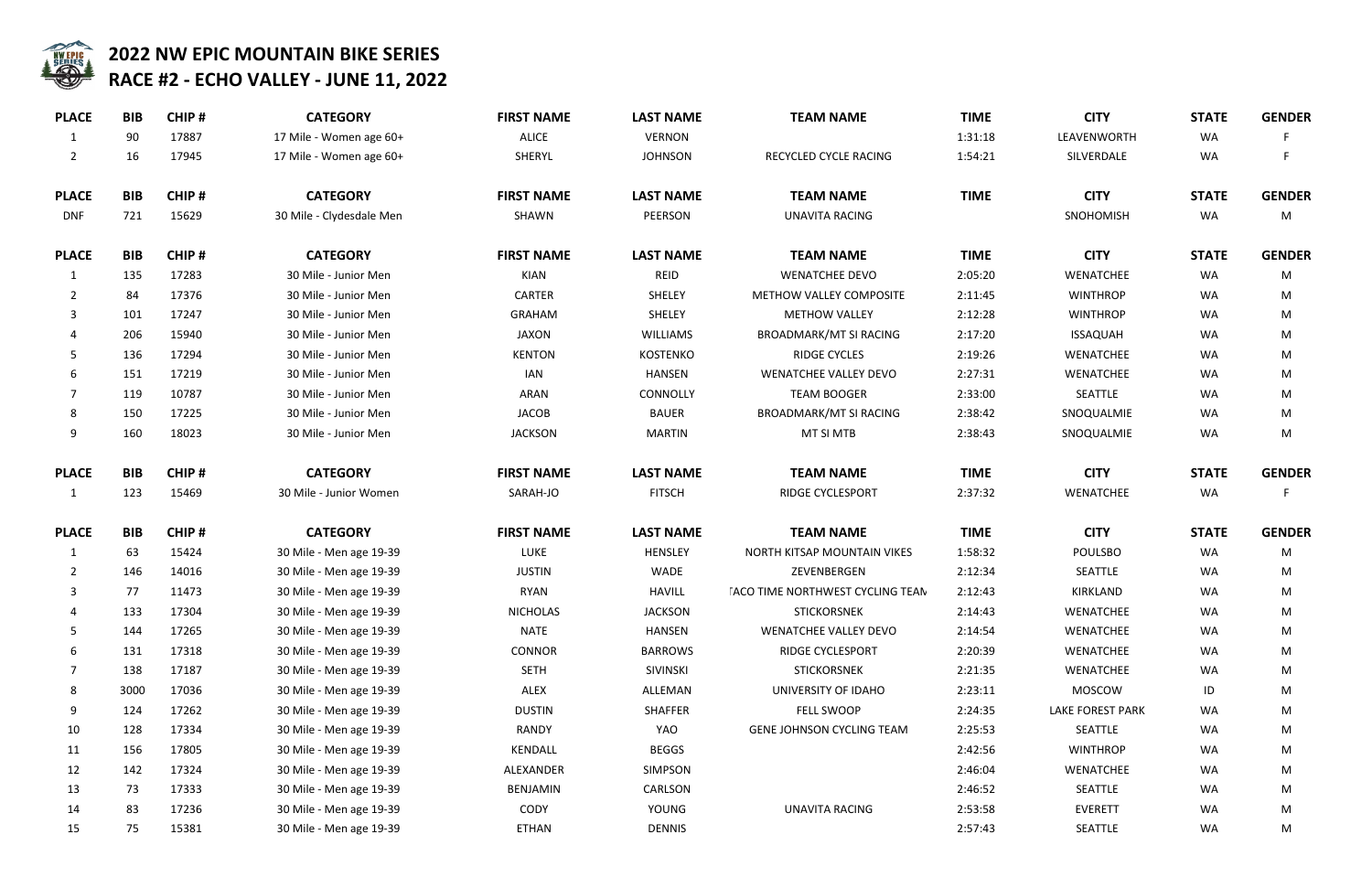

| <b>M NAME</b>          | <b>TIME</b> | <b>CITY</b>          | <b>STATE</b> | <b>GENDER</b> |  |
|------------------------|-------------|----------------------|--------------|---------------|--|
|                        | 3:03:36     | <b>LFP</b>           | <b>WA</b>    | M             |  |
|                        | 3:04:22     | <b>LAKEWOOD</b>      | <b>WA</b>    | M             |  |
|                        | 3:06:35     | <b>SEATTLE</b>       | <b>WA</b>    | M             |  |
|                        | 3:28:32     | <b>SEATTLE</b>       | <b>WA</b>    | M             |  |
|                        | 3:39:03     | <b>NORMANDY PARK</b> | <b>WA</b>    | M             |  |
|                        | 3:57:50     | <b>EDMONDS</b>       | WA           | M             |  |
| <b>M NAME</b>          | <b>TIME</b> | <b>CITY</b>          | <b>STATE</b> | <b>GENDER</b> |  |
| <b>CYCLESPORT</b>      | 1:56:11     | <b>WENATCHEE</b>     | <b>WA</b>    | M             |  |
| <b>R-ROHRBACK</b>      | 2:14:43     | <b>SEATTLE</b>       | <b>WA</b>    | M             |  |
| <b>ELCOME TO APPLY</b> | 2:16:21     | <b>HOPE</b>          | ID           | M             |  |
| <b>ITA RACING</b>      | 2:21:25     | KIRKLAND             | <b>WA</b>    | M             |  |
| <b>CYCLING TEAM</b>    | 2:21:49     | <b>TWISP</b>         | WA           | M             |  |
| <b>NBRGN</b>           | 2:23:20     | <b>ISSAQUAH</b>      | WA           | M             |  |
| <b>OWL CYCLING</b>     | 2:25:37     | <b>WALLA WALLA</b>   | <b>WA</b>    | M             |  |
| <b>IER RACE TEAM</b>   | 2:36:02     | <b>SEATTLE</b>       | <b>WA</b>    | M             |  |
| RK/MT SI RACING        | 2:36:31     | <b>NORTH BEND</b>    | WA           | M             |  |
| YCLING GUILD           | 2:39:14     | <b>SEATTLE</b>       | <b>WA</b>    | M             |  |
| RK/MT SI RACING        | 2:44:01     | SNOQUALMIE           | WA           | M             |  |
| <b>CYCLING TEAM</b>    | 2:47:31     | <b>WINTHROP</b>      | <b>WA</b>    | M             |  |
| EE VALLEY DEVO         | 2:50:13     | <b>WENATCHEE</b>     | WA           | M             |  |
| <b>GER UNIT</b>        | 2:52:48     | <b>BELLINGHAM</b>    | <b>WA</b>    | M             |  |
|                        | 3:01:48     | <b>WENATCHEE</b>     | WA           | M             |  |
| <b>CYCLES RACING</b>   | 3:01:59     | <b>SEATTLE</b>       | <b>WA</b>    | M             |  |
|                        | 3:08:26     | BELLINGHAM           | <b>WA</b>    | м             |  |
| <b>ET GROOMING</b>     |             | PUYALLUP             | WA           | M             |  |
| <b>M NAME</b>          | <b>TIME</b> | <b>CITY</b>          | <b>STATE</b> | <b>GENDER</b> |  |
| CHEE BLOOM             | 2:06:30     |                      |              |               |  |
| <b>CYCLESPORT</b>      | 2:06:56     | <b>WENATCHEE</b>     | WA           | M             |  |
| HWEST CYCLING TEAN     | 2:08:19     | <b>SEATTLE</b>       | WA           | M             |  |
| <b>CYCLESPORT</b>      | 2:09:04     | <b>SNOHOMISH</b>     | WA           | M             |  |
| <b>B COACHING</b>      | 2:13:52     | <b>KENT</b>          | <b>WA</b>    | M             |  |
|                        | 2:17:33     | <b>ELLENSBURG</b>    | <b>WA</b>    | M             |  |
| <b>CYCLESPORT</b>      | 2:20:04     | <b>WENATCHEE</b>     | WA           | M             |  |
|                        | 2.40.49     | <b>RELLEVILE</b>     | $M\Delta$    | M             |  |

| <b>PLACE</b> | <b>BIB</b> | CHIP# | <b>CATEGORY</b>         | <b>FIRST NAME</b>  | <b>LAST NAME</b>   | <b>TEAM NAME</b>                        | <b>TIME</b> | <b>CITY</b>          | <b>STATE</b> | <b>GENI</b> |
|--------------|------------|-------|-------------------------|--------------------|--------------------|-----------------------------------------|-------------|----------------------|--------------|-------------|
| 16           | 120        | 14054 | 30 Mile - Men age 19-39 | <b>NICHOLAS</b>    | <b>ROTTER</b>      |                                         | 3:03:36     | <b>LFP</b>           | WA           | M           |
| 17           | 102        | 17321 | 30 Mile - Men age 19-39 | PETER              | <b>HERTLEIN</b>    |                                         | 3:04:22     | LAKEWOOD             | WA           | M           |
| 18           | 114        | 16871 | 30 Mile - Men age 19-39 | <b>TAHOMA</b>      | <b>DOYON</b>       |                                         | 3:06:35     | SEATTLE              | WA           | M           |
| 19           | 134        | 17296 | 30 Mile - Men age 19-39 | YOSHUA             | ANGERSBACH         |                                         | 3:28:32     | SEATTLE              | WA           | M           |
| 20           | 76         | 17311 | 30 Mile - Men age 19-39 | <b>KEVIN</b>       | <b>JURENKA</b>     |                                         | 3:39:03     | <b>NORMANDY PARK</b> | WA           | M           |
| 21           | 115        | 17305 | 30 Mile - Men age 19-39 | <b>TYLER</b>       | <b>NICHOLS</b>     |                                         | 3:57:50     | <b>EDMONDS</b>       | WA           | M           |
| <b>PLACE</b> | <b>BIB</b> | CHIP# | <b>CATEGORY</b>         | <b>FIRST NAME</b>  | <b>LAST NAME</b>   | <b>TEAM NAME</b>                        | <b>TIME</b> | <b>CITY</b>          | <b>STATE</b> | <b>GENI</b> |
| 1            | 772        | 15373 | 30 Mile - Men age 40-49 | <b>EVAN</b>        | <b>PLEWS</b>       | RIDGE CYCLESPORT                        | 1:56:11     | WENATCHEE            | WA           | M           |
| 2            | 149        | 6803  | 30 Mile - Men age 40-49 | PETE               | GROBLEWSKI         | <b>KELLER-ROHRBACK</b>                  | 2:14:43     | SEATTLE              | WA           | M           |
|              | 125        | 16824 | 30 Mile - Men age 40-49 | <b>SCOTT</b>       | RICHARDSON         | SPONSORS WELCOME TO APPLY               | 2:16:21     | <b>HOPE</b>          | ID           | M           |
|              | 722        | 2891  | 30 Mile - Men age 40-49 | <b>MATHEW</b>      | SEGUIN             | <b>UNAVITA RACING</b>                   | 2:21:25     | KIRKLAND             | WA           | M           |
| 5            | 474        | 15355 | 30 Mile - Men age 40-49 | JEREMY             | NEWMAN             | METHOW CYCLING TEAM                     | 2:21:49     | <b>TWISP</b>         | WA           | N           |
| 6            | 112        | 15739 | 30 Mile - Men age 40-49 | <b>TYLER</b>       | <b>MILLER</b>      | ZVNBRGN                                 | 2:23:20     | <b>ISSAQUAH</b>      | WA           | M           |
|              | 137        | 17220 | 30 Mile - Men age 40-49 | KOL                | MEDINA             | NIGHT OWL CYCLING                       | 2:25:37     | <b>WALLA WALLA</b>   | WA           | M           |
| 8            | 147        | 12199 | 30 Mile - Men age 40-49 | <b>YOAN</b>        | <b>ESQUIJAROSA</b> | <b>EDUGETHER RACE TEAM</b>              | 2:36:02     | SEATTLE              | WA           | M           |
| 9            | 79         | 12405 | 30 Mile - Men age 40-49 | <b>NATHAN</b>      | <b>HOLMES</b>      | <b>BROADMARK/MT SI RACING</b>           | 2:36:31     | <b>NORTH BEND</b>    | WA           | M           |
| 10           | 159        | 17995 | 30 Mile - Men age 40-49 | <b>JUSTIN</b>      | SEELY              | <b>FOUNT CYCLING GUILD</b>              | 2:39:14     | SEATTLE              | <b>WA</b>    | M           |
| 11           | 148        | 17232 | 30 Mile - Men age 40-49 | <b>PETER</b>       | <b>BAUER</b>       | <b>BROADMARK/MT SI RACING</b>           | 2:44:01     | SNOQUALMIE           | WA           | M           |
| 12           | 139        | 13161 | 30 Mile - Men age 40-49 | ERIC               | <b>PURPUS</b>      | <b>METHOW CYCLING TEAM</b>              | 2:47:31     | <b>WINTHROP</b>      | WA           | M           |
| 13           | 153        | 17374 | 30 Mile - Men age 40-49 | <b>ROBERT</b>      | <b>HANSEN</b>      | <b>WENATCHEE VALLEY DEVO</b>            | 2:50:13     | WENATCHEE            | WA           | M           |
| 14           | 140        | 17546 | 30 Mile - Men age 40-49 | <b>JACOB</b>       | <b>STEWART</b>     | <b>LAGER UNIT</b>                       | 2:52:48     | BELLINGHAM           | WA           | M           |
| 15           | 117        | 17287 | 30 Mile - Men age 40-49 | <b>NATHAN</b>      | WOODWARD           |                                         | 3:01:48     | WENATCHEE            | WA           | M           |
| 16           | 104        | 6200  | 30 Mile - Men age 40-49 | <b>MARK</b>        | ORR                | RECYCLED CYCLES RACING                  | 3:01:59     | SEATTLE              | WA           | N           |
| 17           | 110        | 12452 | 30 Mile - Men age 40-49 | <b>DOUGLAS</b>     | <b>DEMARS</b>      |                                         | 3:08:26     | BELLINGHAM           | WA           | M           |
| <b>DNF</b>   | 162        | 13208 | 30 Mile - Men age 40-49 | <b>JOSHUA</b>      | MELANSON           | DAISY'S PET GROOMING                    |             | PUYALLUP             | WA           | M           |
| <b>PLACE</b> | <b>BIB</b> | CHIP# | <b>CATEGORY</b>         | <b>FIRST NAME</b>  | <b>LAST NAME</b>   | <b>TEAM NAME</b>                        | <b>TIME</b> | <b>CITY</b>          | <b>STATE</b> | <b>GENI</b> |
| 1            | 207        | 17935 | 30 Mile - Men age 50-59 | <b>DOUG</b>        | REID               | <b>WENATCHEE BLOOM</b>                  | 2:06:30     |                      |              |             |
| 2            | 106        | 10036 | 30 Mile - Men age 50-59 | RICHARD            | <b>BEUKEMA</b>     | <b>RIDGE CYCLESPORT</b>                 | 2:06:56     | WENATCHEE            | WA           | M           |
|              | 122        | 13582 | 30 Mile - Men age 50-59 | <b>MIKE</b>        | <b>ROLCIK</b>      | <b>IACO TIME NORTHWEST CYCLING TEAN</b> | 2:08:19     | SEATTLE              | WA           | M           |
|              | 74         | 15507 | 30 Mile - Men age 50-59 | <b>DOUG</b>        | GRAVER             | RIDGE CYCLESPORT                        | 2:09:04     | SNOHOMISH            | WA           | M           |
|              | 201        | 12265 | 30 Mile - Men age 50-59 | <b>MIMMO</b>       | <b>FUTIA</b>       | NW MTB COACHING                         | 2:13:52     | <b>KENT</b>          | WA           | M           |
| 6            | 108        | 12232 | 30 Mile - Men age 50-59 | <b>MATT</b>        | <b>JOHNSON</b>     |                                         | 2:17:33     | ELLENSBURG           | WA           | M           |
|              | 730        | 17920 | 30 Mile - Men age 50-59 | <b>CHRISTOPHER</b> | <b>BAXTER</b>      | RIDGE CYCLESPORT                        | 2:20:04     | WENATCHEE            | WA           | M           |
| 8            | 55         | 17211 | 30 Mile - Men age 50-59 | JAMES              | <b>HANLEY</b>      |                                         | 2:40:49     | <b>BELLEVUE</b>      | WA           | M           |
|              |            |       |                         |                    |                    |                                         |             |                      |              |             |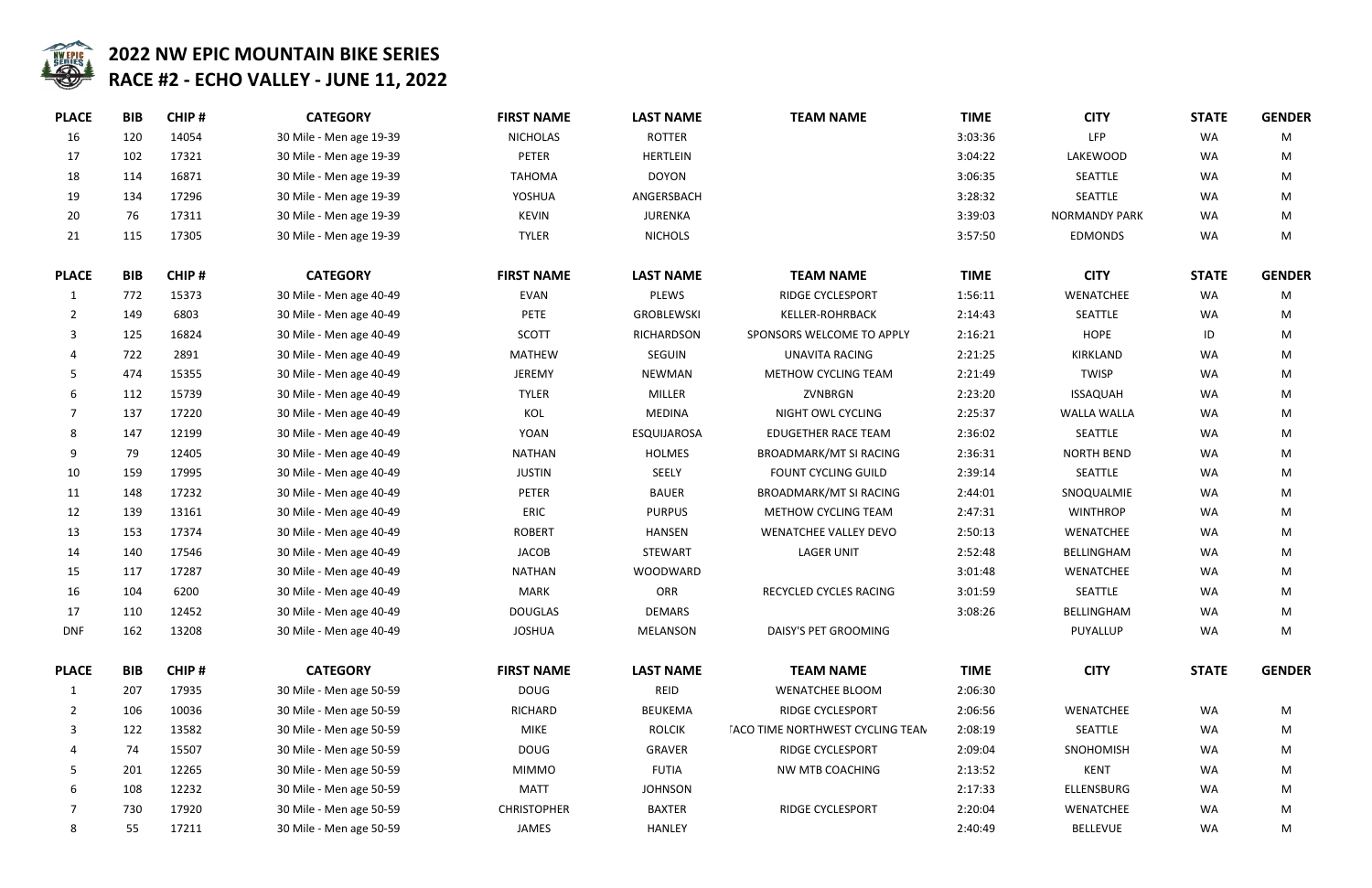

| <b>M NAME</b>        | <b>TIME</b> | <b>CITY</b>              | <b>STATE</b> | <b>GENDER</b> |
|----------------------|-------------|--------------------------|--------------|---------------|
|                      | 2:41:27     | <b>ISSAQUAH</b>          | <b>WA</b>    | M             |
| <b>SIS RACING</b>    | 2:44:46     | <b>POULSBO</b>           | <b>WA</b>    | M             |
| P MOUNTAIN VIKES     | 3:07:32     | <b>POULSBO</b>           | <b>WA</b>    | M             |
| RILLARITA            | 3:16:10     | <b>EVERETT</b>           | <b>WA</b>    | M             |
|                      | 3:35:22     | PORT ORCHARD             | <b>WA</b>    | M             |
| COACHING             |             | <b>MOSES LAKE</b>        | <b>WA</b>    | M             |
| YCLE IN POULSBO      |             | <b>POULSBO</b>           | <b>WA</b>    | M             |
| <b>ITA RACING</b>    |             | WOODINVILLE              | <b>WA</b>    | M             |
| <b>M NAME</b>        | <b>TIME</b> | <b>CITY</b>              | <b>STATE</b> | <b>GENDER</b> |
| <b>IYVIEW TOWING</b> | 2:13:09     | <b>HALFMOON BAY</b>      | <b>BC</b>    | M             |
|                      | 2:33:51     | <b>TWISP</b>             | <b>WA</b>    | M             |
| <b>NONE</b>          | 2:37:00     | <b>SEQUIM</b>            | <b>WA</b>    | M             |
|                      | 2:42:31     | <b>BAINBRIDGE ISLAND</b> | <b>WA</b>    | M             |
| C RACING             | 2:44:11     | <b>OLYMPIA</b>           | WA           | M             |
|                      | 2:46:58     | CARMEL                   | CA           | M             |
| <b>CYCLESPORT</b>    | 2:50:55     | <b>WENATCHEE</b>         | <b>WA</b>    | M             |
| <b>CLE BARN</b>      | 2:53:13     | <b>WALLA WALLA</b>       | <b>WA</b>    | M             |
| CYCLE RACING         | 3:34:32     | SILVERDALE               | <b>WA</b>    | M             |
| <b>CYCLESPORTS</b>   |             | YAKIMA                   | <b>WA</b>    | M             |
| <b>GE CYCLE</b>      |             | E WENATCHEE              | <b>WA</b>    | M             |
| <b>M NAME</b>        | <b>TIME</b> | <b>CITY</b>              | <b>STATE</b> | <b>GENDER</b> |
| <b>SHEEP VELO</b>    | 2:13:50     | <b>SEATTLE</b>           | <b>WA</b>    | M             |
|                      | 2:32:15     | <b>BOW</b>               | <b>WA</b>    | M             |
| T SI MTB             | 2:39:05     | SNOQUALMIE               | WA           | M             |
| <b>M NAME</b>        | <b>TIME</b> | <b>CITY</b>              | <b>STATE</b> | <b>GENDER</b> |
| T RACING TEAM        | 2:55:48     | <b>SEATTLE</b>           | <b>WA</b>    | M             |
| <b>M NAME</b>        | <b>TIME</b> | <b>CITY</b>              | <b>STATE</b> | <b>GENDER</b> |
| FI/ RHYS MAY JEWELR\ | 2:43:26     | <b>KENMORE</b>           | WA           | F             |
|                      | 2:43:50     | <b>ISSAQUAH</b>          | WA           | F.            |
| T RACING TEAM        | 2:45:46     | SEATTLE                  | <b>WA</b>    | F             |
| T RACING TEAM        | 2:46:12     | SEATTLE                  | <b>WA</b>    | F             |
|                      | 2:57:02     | <b>MOSCOW</b>            | ID           | F.            |

| <b>PLACE</b> | <b>BIB</b> | CHIP#        | <b>CATEGORY</b>              | <b>FIRST NAME</b> | <b>LAST NAME</b>  | <b>TEAM NAME</b>                          | <b>TIME</b> | <b>CITY</b>              | <b>STATE</b> | <b>GENI</b> |
|--------------|------------|--------------|------------------------------|-------------------|-------------------|-------------------------------------------|-------------|--------------------------|--------------|-------------|
| 9            | 50         | 15169        | 30 Mile - Men age 50-59      | <b>RANDY</b>      | <b>DYER</b>       |                                           | 2:41:27     | <b>ISSAQUAH</b>          | WA           | N           |
| 10           | 715        | 13626        | 30 Mile - Men age 50-59      | <b>SCOTT</b>      | <b>MCNEES</b>     | <b>NEMESIS RACING</b>                     | 2:44:46     | <b>POULSBO</b>           | WA           | M           |
| 11           | 70         | 15427        | 30 Mile - Men age 50-59      | LEW               | <b>HENSLEY</b>    | NORTH KITSAP MOUNTAIN VIKES               | 3:07:32     | <b>POULSBO</b>           | WA           | M           |
| 12           | 157        | 8421         | 30 Mile - Men age 50-59      | <b>NEIL</b>       | CALISSENDORFF     | THRILLARITA                               | 3:16:10     | <b>EVERETT</b>           | <b>WA</b>    | N           |
| 13           | 130        | 7090         | 30 Mile - Men age 50-59      | <b>SCOTT</b>      | <b>WINTZER</b>    |                                           | 3:35:22     | PORT ORCHARD             | WA           | M           |
| <b>DNF</b>   | 60         | 12172        | 30 Mile - Men age 50-59      | SHAWN             | NEEDHAM           | SET COACHING                              |             | <b>MOSES LAKE</b>        | WA           | N           |
| <b>DNF</b>   | 145        | 17912        | 30 Mile - Men age 50-59      | CRAIG             | <b>NUNES</b>      | <b>INFINITY BICYCLE IN POULSBO</b>        |             | POULSBO                  | WA           | M           |
| <b>DNF</b>   | 795        | 12769        | 30 Mile - Men age 50-59      | JIM               | PEOT              | <b>UNAVITA RACING</b>                     |             | WOODINVILLE              | WA           | M           |
| <b>PLACE</b> | <b>BIB</b> | CHIP#        | <b>CATEGORY</b>              | <b>FIRST NAME</b> | <b>LAST NAME</b>  | <b>TEAM NAME</b>                          | <b>TIME</b> | <b>CITY</b>              | <b>STATE</b> | <b>GENI</b> |
| -1           | 62         | 17341        | 30 Mile - Men age 60+        | <b>DALE</b>       | <b>EWANCHOOK</b>  | NORCO/BAYVIEW TOWING                      | 2:13:09     | <b>HALFMOON BAY</b>      | BC           | M           |
| 2            | 129        | 15457        | 30 Mile - Men age 60+        | <b>MICHAEL</b>    | <b>HOFFNER</b>    |                                           | 2:33:51     | <b>TWISP</b>             | WA           | M           |
| 3            | 105        | 15445        | 30 Mile - Men age 60+        | <b>TODD</b>       | ANDERSON          | <b>NONE</b>                               | 2:37:00     | SEQUIM                   | WA           | M           |
|              | 56         | 12628        | 30 Mile - Men age 60+        | <b>JOHN</b>       | <b>NILSSEN</b>    |                                           | 2:42:31     | <b>BAINBRIDGE ISLAND</b> | WA           | M           |
| 5.           | 57         | 10476        | 30 Mile - Men age 60+        | HUGH (BUZZ)       | ZARS              | <b>CBC RACING</b>                         | 2:44:11     | <b>OLYMPIA</b>           | WA           | M           |
| 6            | 54         | 17368        | 30 Mile - Men age 60+        | KELLY             | <b>DYER</b>       |                                           | 2:46:58     | CARMEL                   | CA           | N           |
|              | 126        | 17352        | 30 Mile - Men age 60+        | <b>KEVIN</b>      | <b>HALL</b>       | <b>RIDGE CYCLESPORT</b>                   | 2:50:55     | WENATCHEE                | WA           | N           |
| 8            | 78         | 16841        | 30 Mile - Men age 60+        | <b>DEREK</b>      | <b>BLANCHARD</b>  | <b>BICYCLE BARN</b>                       | 2:53:13     | <b>WALLA WALLA</b>       | WA           | N           |
| 9            | 152        | 17929        | 30 Mile - Men age 60+        | <b>KEVIN</b>      | <b>JOHNSON</b>    | RECYCLED CYCLE RACING                     | 3:34:32     | SILVERDALE               | WA           | N           |
| <b>DNF</b>   | 127        | 12165        | 30 Mile - Men age 60+        | <b>MARK</b>       | <b>HOLTZINGER</b> | <b>RIDGE CYCLESPORTS</b>                  |             | YAKIMA                   | WA           | M           |
| <b>DNF</b>   | 154        | 17320        | 30 Mile - Men age 60+        | <b>KEN</b>        | <b>WILSON</b>     | <b>RIDGE CYCLE</b>                        |             | E WENATCHEE              | WA           | M           |
| <b>PLACE</b> | <b>BIB</b> | CHIP#        | <b>CATEGORY</b>              | <b>FIRST NAME</b> | <b>LAST NAME</b>  | <b>TEAM NAME</b>                          | <b>TIME</b> | <b>CITY</b>              | <b>STATE</b> | <b>GENI</b> |
| $\mathbf{1}$ | 111        | 6615         | 30 Mile - Men's Single Speed | <b>BRENDAN</b>    | CONNOLLY          | <b>BLACK SHEEP VELO</b>                   | 2:13:50     | SEATTLE                  | WA           | M           |
|              | 59         | 17833        | 30 Mile - Men's Single Speed | ZO                | <b>PERKO</b>      |                                           | 2:32:15     | <b>BOW</b>               | WA           | <b>N</b>    |
| 3            | 161        | 9459         | 30 Mile - Men's Single Speed | CRAIG             | <b>MARTIN</b>     | MT SI MTB                                 | 2:39:05     | SNOQUALMIE               | WA           | N           |
| <b>PLACE</b> | <b>BIB</b> | CHIP#        | <b>CATEGORY</b>              | <b>FIRST NAME</b> | <b>LAST NAME</b>  | <b>TEAM NAME</b>                          | <b>TIME</b> | <b>CITY</b>              | <b>STATE</b> | <b>GENI</b> |
|              | 107        | 14321        | 30 Mile - Non-Binary         | <b>SETH</b>       | <b>BEDWELL</b>    | BREAKFAST RACING TEAM                     | 2:55:48     | SEATTLE                  | WA           | M           |
| <b>PLACE</b> | <b>BIB</b> | <b>CHIP#</b> | <b>CATEGORY</b>              | <b>FIRST NAME</b> | <b>LAST NAME</b>  | <b>TEAM NAME</b>                          | <b>TIME</b> | <b>CITY</b>              | <b>STATE</b> | <b>GENI</b> |
| 1            | 132        | 17486        | 30 Mile - Women age 19-39    | <b>RHYS</b>       | MAY               | <b>BOLTCUTTER/ HIFI/ RHYS MAY JEWELRY</b> | 2:43:26     | KENMORE                  | WA           | F           |
|              | 155        | 17836        | 30 Mile - Women age 19-39    | <b>HANNAH</b>     | <b>DUTTON</b>     |                                           | 2:43:50     | <b>ISSAQUAH</b>          | WA           | F           |
| 3            | 71         | 17549        | 30 Mile - Women age 19-39    | ADRIENNE          | <b>BANKS</b>      | <b>BREAKFAST RACING TEAM</b>              | 2:45:46     | SEATTLE                  | WA           | F           |
|              | 72         | 14129        | 30 Mile - Women age 19-39    | <b>ELLA</b>       | <b>DORBAND</b>    | BREAKFAST RACING TEAM                     | 2:46:12     | SEATTLE                  | WA           |             |
| 5            | 81         | 17233        | 30 Mile - Women age 19-39    | <b>PATRICIA</b>   | ALLEMAN           |                                           | 2:57:02     | <b>MOSCOW</b>            | ID           |             |
|              |            |              |                              |                   |                   |                                           |             |                          |              |             |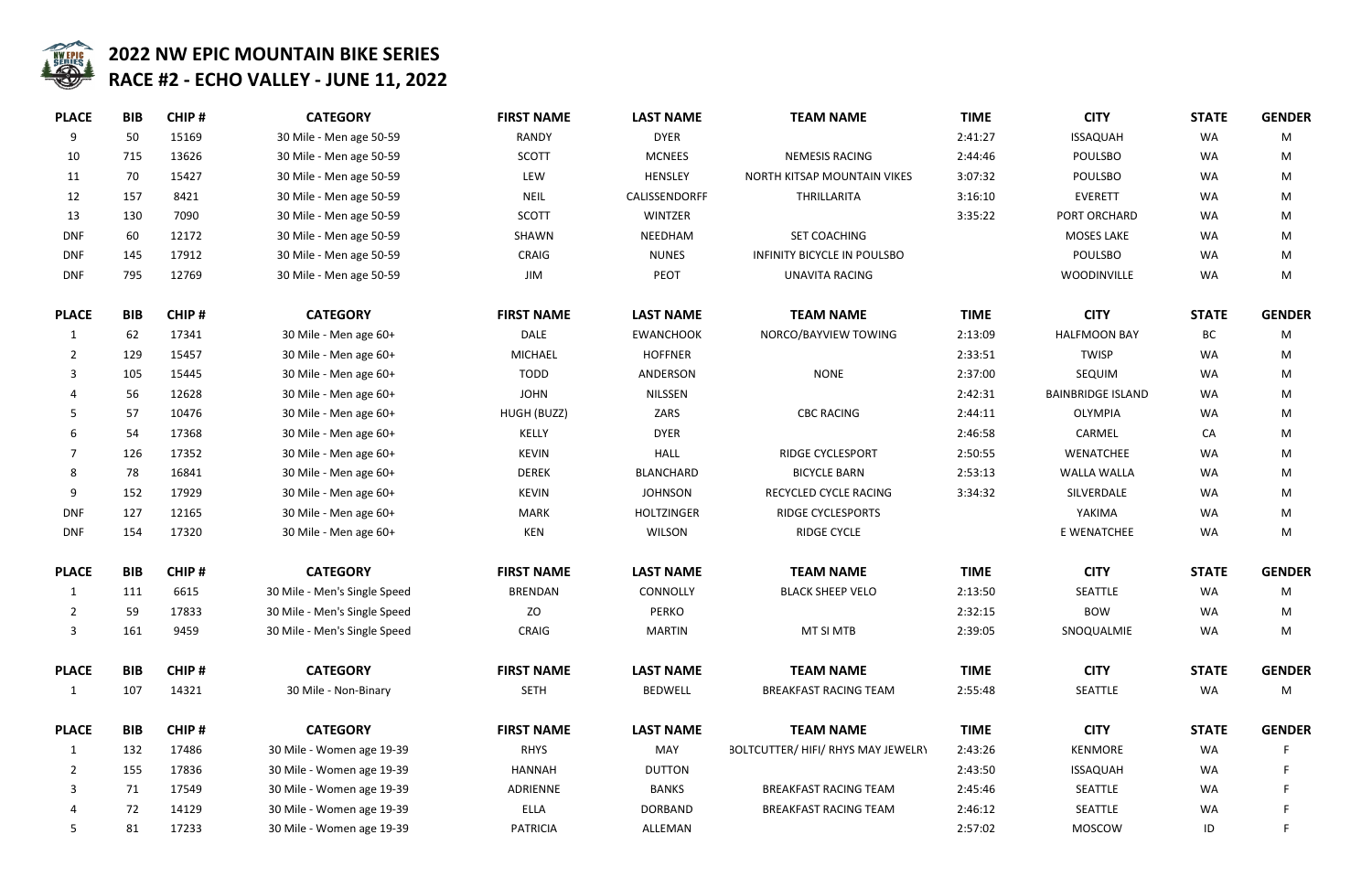

| <b>BIB</b> | <b>CHIP#</b> | <b>CATEGORY</b>           | <b>FIRST NAME</b> | <b>LAST NAME</b> | <b>TEAM NAME</b>                 | <b>TIME</b> | <b>CITY</b>         | <b>STATE</b> | <b>GENI</b> |
|------------|--------------|---------------------------|-------------------|------------------|----------------------------------|-------------|---------------------|--------------|-------------|
| 58         | 17267        | 30 Mile - Women age 19-39 | <b>HALEY</b>      | <b>WEST</b>      |                                  | 3:11:37     | CHIMACUM            | <b>WA</b>    |             |
| 141        | 17209        | 30 Mile - Women age 19-39 | MAREN             | SCHWENZFEIER     |                                  | 3:17:36     | <b>WENATCHEE</b>    | WA           | F           |
| <b>BIB</b> | <b>CHIP#</b> | <b>CATEGORY</b>           | <b>FIRST NAME</b> | <b>LAST NAME</b> | <b>TEAM NAME</b>                 | <b>TIME</b> | <b>CITY</b>         | <b>STATE</b> | <b>GENI</b> |
| 118        | 16908        | 30 Mile - Women age 40-49 | MEAGAN            | <b>MASTEN</b>    |                                  | 2:38:58     | LEAVENWORTH         | WA           |             |
| 143        | 9317         | 30 Mile - Women age 40-49 | KENDA             | <b>SUPER</b>     | PNW COLAVITA HELLOFRESH          | 2:47:55     | <b>ISSAQUAH</b>     | WA           | F           |
| 121        | 15395        | 30 Mile - Women age 40-49 | <b>CHRISTINA</b>  | POLWARTH         | RECYCLED CYCLES                  | 2:51:06     | <b>REDMOND</b>      | WA           |             |
| 116        | 12482        | 30 Mile - Women age 40-49 | <b>MIRANDA</b>    | <b>RAICHE</b>    | RIDGE CYCLESPORT IN WENATCHEE    | 3:09:27     | <b>WENATCHEE</b>    | WA           |             |
| 82         | 17295        | 30 Mile - Women age 40-49 | <b>ERICA</b>      | <b>WOLF</b>      | RECYCLED CYCLES                  | 3:09:50     | SEATTLE             | WA           |             |
| 103        | 7606         | 30 Mile - Women age 40-49 | JAMIE             | SCHOENBORN       | RECYCLED CYCLES RACING           | 3:09:55     | SEATTLE             | WA           |             |
| 109        | 17366        | 30 Mile - Women age 40-49 | KERI              | <b>DEMARS</b>    |                                  | 3:30:57     | BELLINGHAM          | WA           |             |
| 791        | 17788        | 30 Mile - Women age 40-49 | JEN               | <b>FROHLICH</b>  |                                  | 3:42:33     | <b>BELLEVUE</b>     | WA           |             |
| <b>BIB</b> | <b>CHIP#</b> | <b>CATEGORY</b>           | <b>FIRST NAME</b> | <b>LAST NAME</b> | <b>TEAM NAME</b>                 | <b>TIME</b> | <b>CITY</b>         | <b>STATE</b> | <b>GENI</b> |
| 727        | 17699        | 30 Mile - Women age 50-59 | <b>HEATHER</b>    | <b>DAWSON</b>    | <b>GENE JOHNSON CYCLING TEAM</b> | 2:55:36     | SEATTLE             | WA           | F           |
| 113        | 12115        | 30 Mile - Women age 50-59 | <b>DEENIE</b>     | <b>ROBERTSON</b> | <b>UNAVITA RACING</b>            | 3:03:35     | WOODINVILLE         | WA           | F           |
| 61         | 17216        | 30 Mile - Women age 50-59 | GAIL              | SAWERS           | NORCO/JBAN RACING                | 3:16:15     | <b>HALFMOON BAY</b> | BC           |             |
| 716        | 6211         | 30 Mile - Women age 50-59 | KELLI             | <b>MCNEES</b>    | NIGHT OWL CYCLING                | 3:24:53     | <b>POULSBO</b>      | WA           |             |
| <b>BIB</b> | CHIP#        | <b>CATEGORY</b>           | <b>FIRST NAME</b> | <b>LAST NAME</b> | <b>TEAM NAME</b>                 | <b>TIME</b> | <b>CITY</b>         | <b>STATE</b> | <b>GENI</b> |
| 158        | 17384        | 30 Mile - Women age 60+   | <b>ANNIE</b>      | <b>BILOTTA</b>   | TEAM RECYCLED CYCLES             | 3:58:07     | SEATTLE             | WA           |             |
| <b>BIB</b> | <b>CHIP#</b> | <b>CATEGORY</b>           | <b>FIRST NAME</b> | <b>LAST NAME</b> | <b>TEAM NAME</b>                 | <b>TIME</b> | <b>CITY</b>         | <b>STATE</b> | <b>GENI</b> |
| 551        | 12671        | 60 Mile - Men age 19-39   | <b>KEITH</b>      | <b>ROBINSON</b>  | <b>HAGENS BERMAN RACING</b>      | 4:15:41     | <b>KENT</b>         | <b>WA</b>    | M           |
| 547        | 17273        | 60 Mile - Men age 19-39   | <b>JUSTIN</b>     | <b>DANIELS</b>   | JACK'S HOMEGROWN RACING          | 4:27:45     | BELLINGHAM          | WA           | N           |
| 550        | 17922        | 60 Mile - Men age 19-39   | <b>MARK</b>       | <b>SCHROEDER</b> |                                  | 4:37:44     | BELLINGHAM          | WA           | M           |
| 552        | 17264        | 60 Mile - Men age 19-39   | <b>TONY</b>       | <b>HICKOK</b>    |                                  | 5:46:38     | WENATCHEE           | WA           | M           |
| <b>BIB</b> | CHIP#        | <b>CATEGORY</b>           | <b>FIRST NAME</b> | <b>LAST NAME</b> | <b>TEAM NAME</b>                 | <b>TIME</b> | <b>CITY</b>         | <b>STATE</b> | <b>GENI</b> |
| 553        | 17317        | 60 Mile - Men age 40-49   | <b>MIKE</b>       | <b>FUSARO</b>    | RIDGE CYCLESPORT                 | 4:30:00     | LEAVENWORTH         | WA           | M           |
| 579        | 17162        | 60 Mile - Men age 40-49   | <b>BRYCE</b>      | <b>FEGLEY</b>    |                                  | 5:12:46     | BELLINGHAM          | WA           | N           |
| 549        | 17200        | 60 Mile - Men age 40-49   | TIM               | <b>MUNDON</b>    |                                  | 6:26:28     | SEATTLE             | WA           | N           |
| <b>BIB</b> | CHIP#        | <b>CATEGORY</b>           | <b>FIRST NAME</b> | <b>LAST NAME</b> | <b>TEAM NAME</b>                 | <b>TIME</b> | <b>CITY</b>         | <b>STATE</b> | <b>GENI</b> |
| 546        | 15230        | 60 Mile - Men age 50-59   | <b>MIKE</b>       | <b>BURRIS</b>    | FELL SWOOP                       | 4:58:53     | SEATTLE             | <b>WA</b>    | M           |
| 548        | 16795        | 60 Mile - Men age 50-59   | <b>FORREST</b>    | <b>MURPHY</b>    | <b>BLACK SHEEP VELO</b>          | 5:18:57     | SEATTLE             | WA           | N           |
|            |              |                           |                   |                  |                                  |             |                     |              |             |

| <b>M NAME</b>          | <b>TIME</b> | <b>CITY</b>         | <b>STATE</b> | <b>GENDER</b> |
|------------------------|-------------|---------------------|--------------|---------------|
|                        | 3:11:37     | CHIMACUM            | <b>WA</b>    | F             |
|                        | 3:17:36     | <b>WENATCHEE</b>    | <b>WA</b>    | F             |
| <b>M NAME</b>          | <b>TIME</b> | <b>CITY</b>         | <b>STATE</b> | <b>GENDER</b> |
|                        | 2:38:58     | LEAVENWORTH         | <b>WA</b>    | F             |
| <b>VITA HELLOFRESH</b> | 2:47:55     | <b>ISSAQUAH</b>     | <b>WA</b>    | F             |
| <b>LED CYCLES</b>      | 2:51:06     | <b>REDMOND</b>      | <b>WA</b>    | F             |
| ORT IN WENATCHEE       | 3:09:27     | <b>WENATCHEE</b>    | <b>WA</b>    | F             |
| <b>LED CYCLES</b>      | 3:09:50     | <b>SEATTLE</b>      | <b>WA</b>    | F             |
| <b>CYCLES RACING</b>   | 3:09:55     | <b>SEATTLE</b>      | <b>WA</b>    | F             |
|                        | 3:30:57     | <b>BELLINGHAM</b>   | <b>WA</b>    | F             |
|                        | 3:42:33     | <b>BELLEVUE</b>     | <b>WA</b>    | F             |
| <b>M NAME</b>          | <b>TIME</b> | <b>CITY</b>         | <b>STATE</b> | <b>GENDER</b> |
| ON CYCLING TEAM        | 2:55:36     | <b>SEATTLE</b>      | <b>WA</b>    | F             |
| <b>ITA RACING</b>      | 3:03:35     | WOODINVILLE         | <b>WA</b>    | F             |
| <b>JBAN RACING</b>     | 3:16:15     | <b>HALFMOON BAY</b> | <b>BC</b>    | F.            |
| <b>OWL CYCLING</b>     | 3:24:53     | <b>POULSBO</b>      | <b>WA</b>    | F             |
| <b>M NAME</b>          | <b>TIME</b> | <b>CITY</b>         | <b>STATE</b> | <b>GENDER</b> |
| <b>CYCLED CYCLES</b>   | 3:58:07     | <b>SEATTLE</b>      | <b>WA</b>    | F             |
| <b>M NAME</b>          | <b>TIME</b> | <b>CITY</b>         | <b>STATE</b> | <b>GENDER</b> |
| <b>ERMAN RACING</b>    | 4:15:41     | <b>KENT</b>         | <b>WA</b>    | M             |
| <b>EGROWN RACING</b>   | 4:27:45     | <b>BELLINGHAM</b>   | WA           | M             |
|                        | 4:37:44     | <b>BELLINGHAM</b>   | WA           | M             |
|                        | 5:46:38     | <b>WENATCHEE</b>    | WA           | M             |
| <b>M NAME</b>          | <b>TIME</b> | <b>CITY</b>         | <b>STATE</b> | <b>GENDER</b> |
| <b>CYCLESPORT</b>      | 4:30:00     | LEAVENWORTH         | <b>WA</b>    | M             |
|                        | 5:12:46     | <b>BELLINGHAM</b>   | <b>WA</b>    | M             |
|                        | 6:26:28     | <b>SEATTLE</b>      | <b>WA</b>    | M             |
| <b>M NAME</b>          | <b>TIME</b> | <b>CITY</b>         | <b>STATE</b> | <b>GENDER</b> |
| L SWOOP                | 4:58:53     | <b>SEATTLE</b>      | <b>WA</b>    | M             |
| <b>SHEEP VELO</b>      | 5:18:57     | <b>SEATTLE</b>      | WA           | M             |